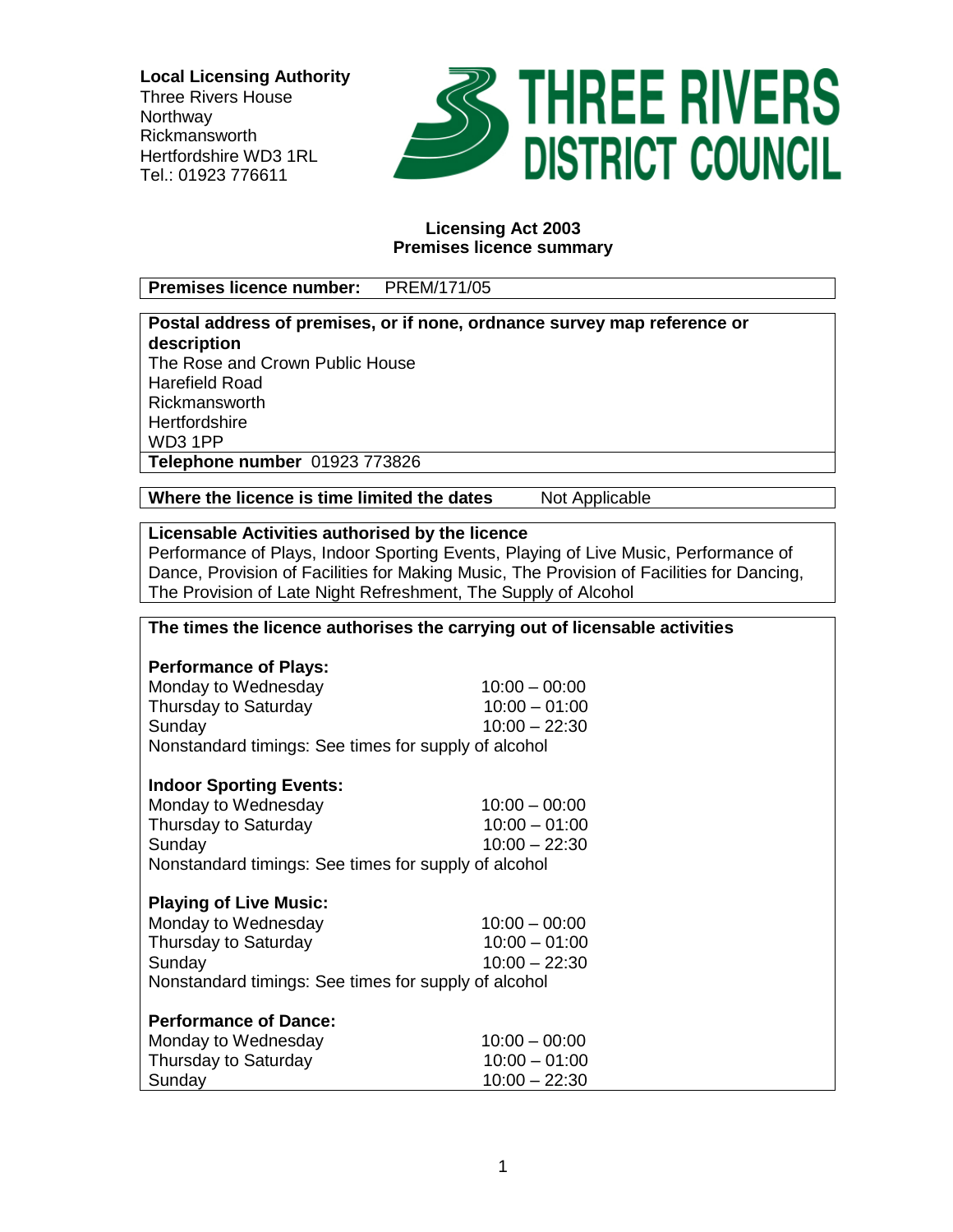| Nonstandard timings: See times for supply of alcohol                                                                                                                                                                                                                                                                                                                                                                                                                                                                                                                                                                                                |                                                       |  |
|-----------------------------------------------------------------------------------------------------------------------------------------------------------------------------------------------------------------------------------------------------------------------------------------------------------------------------------------------------------------------------------------------------------------------------------------------------------------------------------------------------------------------------------------------------------------------------------------------------------------------------------------------------|-------------------------------------------------------|--|
| <b>Provision of Facilities of Making Music:</b><br>Monday to Wednesday<br>Thursday to Saturday<br>Sunday<br>Nonstandard timings: See times for supply of alcohol                                                                                                                                                                                                                                                                                                                                                                                                                                                                                    | $10:00 - 00:00$<br>$10:00 - 01:00$<br>$10:00 - 22:30$ |  |
| <b>Provision of Facilities for Dancing:</b><br>Monday to Wednesday<br>Thursday to Saturday<br>Sunday<br>Nonstandard timings: See times for supply of alcohol                                                                                                                                                                                                                                                                                                                                                                                                                                                                                        | $10:00 - 00:00$<br>$10:00 - 01:00$<br>$10:00 - 22:30$ |  |
| <b>Late Night Refreshment:</b><br>Monday to Wednesday<br>Thursday to Saturday<br>Nonstandard timings: See times for supply of alcohol                                                                                                                                                                                                                                                                                                                                                                                                                                                                                                               | $23:00 - 00:00$<br>$23:00 - 01:00$                    |  |
| <b>Supply of Alcohol:</b><br>Monday to Wednesday<br>Thursday to Saturday<br>Sunday                                                                                                                                                                                                                                                                                                                                                                                                                                                                                                                                                                  | $10:00 - 00:00$<br>$10:00 - 01:00$<br>$10:00 - 22:30$ |  |
| <b>Non Standard timings:-</b><br>Applications for extended hours for non-standard timings to cover special occasions and<br>events, including sporting and international events, will be notified to Police at least 21<br>days prior to the occasion/event. The occasion/event will only go ahead with the<br>agreement of Police, given to the applicant at least seven days before the event, and will<br>terminate at 01:00 Hours.<br>New Year's Timings:<br>On New Year's Eve: From the end of permitted hours on New Year's Eve to the start of<br>permitted hours on the following day (or, if there are no permitted hours on the following |                                                       |  |
| day, midnight on 31 December).                                                                                                                                                                                                                                                                                                                                                                                                                                                                                                                                                                                                                      |                                                       |  |
| The opening hours of the premises                                                                                                                                                                                                                                                                                                                                                                                                                                                                                                                                                                                                                   |                                                       |  |
| Monday to Wednesday                                                                                                                                                                                                                                                                                                                                                                                                                                                                                                                                                                                                                                 | $09:00 - 00:30$                                       |  |

| Monday to Wednesday                               | $09:00 - 00:30$                                                            |          |
|---------------------------------------------------|----------------------------------------------------------------------------|----------|
| Thursday to Saturday                              | $09:00 - 01:30$                                                            |          |
| Sunday                                            | $09:00 - 23:00$                                                            |          |
| minutes after the last permitted sale of alcohol. | For Non Standard Times: The Premises will be allowed to remain open for an | extra 30 |
|                                                   |                                                                            |          |

# **Where the licence authorises supplies of alcohol whether these are on and/or off supplies**

Alcohol shall be supplied for consumption both on and off the premises.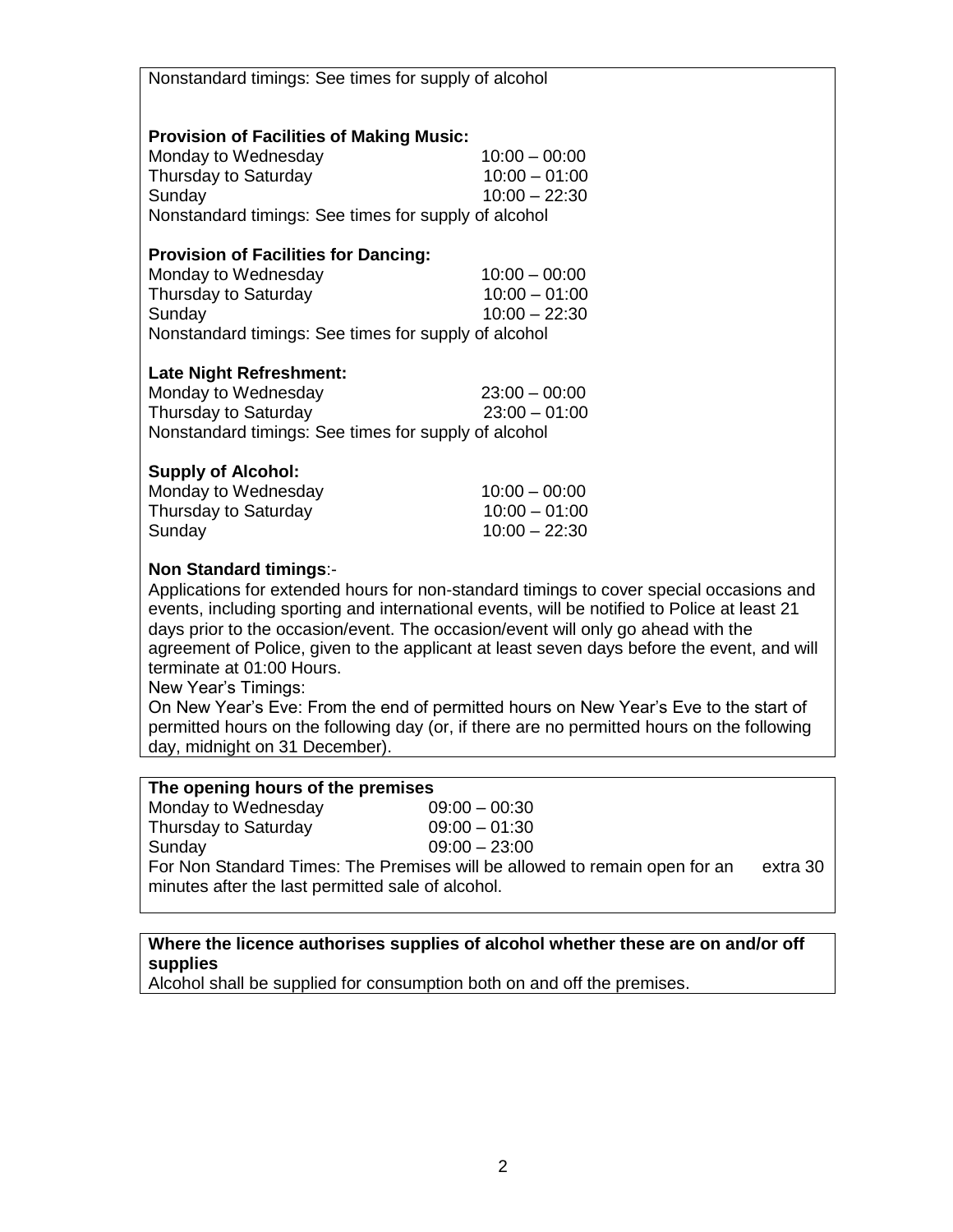**Name, (registered) address of holder of premises licence** Mitchells and Butlers Leisure Retail Ltd 27 Fleet Street Birmingham B3 1JP

## **Registered number of holder, for example company number, charity number (where applicable)**

Company Number: 1001181

# **Name of designated premises supervisor where the premises licence authorises the supply of alcohol**

Glynn Taylor

**State whether access to the premises by children is restricted or prohibited** Restricted.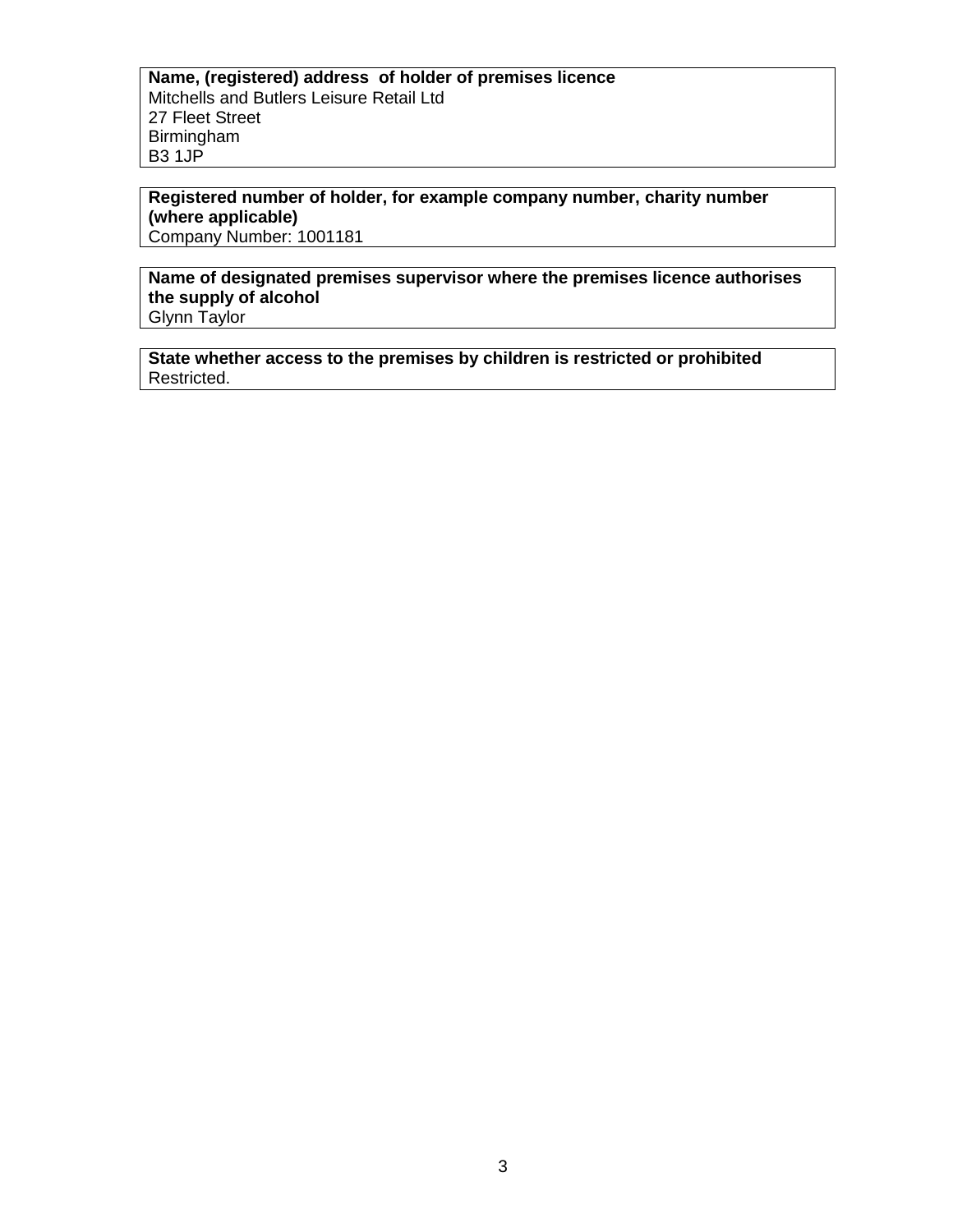**Local Licensing Authority** Three Rivers House Northway Rickmansworth Hertfordshire WD3 1RL Tel.: 01923 776611



# **Licensing Act 2003 Premises Licence**

## **Premises licence number:** PREM/171/05

## **Part 1 – Premises details**

|                                 | Postal address of premises, or if none, ordnance survey map reference or |
|---------------------------------|--------------------------------------------------------------------------|
| description                     |                                                                          |
| The Rose and Crown Public House |                                                                          |
| <b>Harefield Road</b>           |                                                                          |
| Rickmansworth                   |                                                                          |
| <b>Hertfordshire</b>            |                                                                          |
| WD <sub>3</sub> 1PP             |                                                                          |
| <b>Telephone number</b>         | 01923 773826                                                             |

**Where the licence is time limited the dates** Not Applicable

## **Licensable activities authorised by the licence:**

Performance of Plays, Indoor Sporting Events, Playing of Live Music, Performance of Dance, Provision of Facilities for Making Music, The Provision of Facilities for Dancing, The Provision of Late Night Refreshment, The Supply of Alcohol

| The times the licence authorises the carrying out of licensable activities: |                 |  |
|-----------------------------------------------------------------------------|-----------------|--|
| <b>Performance of Plays:</b>                                                |                 |  |
| Monday to Wednesday                                                         | $10:00 - 00:00$ |  |
| Thursday to Saturday                                                        | $10:00 - 01:00$ |  |
| Sunday                                                                      | $10:00 - 22:30$ |  |
| Nonstandard timings: See times for supply of alcohol                        |                 |  |
| <b>Indoor Sporting Events:</b>                                              |                 |  |
| Monday to Wednesday                                                         | $10:00 - 00:00$ |  |
| Thursday to Saturday                                                        | $10:00 - 01:00$ |  |
| Sunday                                                                      | $10:00 - 22:30$ |  |
| Nonstandard timings: See times for supply of alcohol                        |                 |  |
| <b>Playing of Live Music:</b>                                               |                 |  |
| Monday to Wednesday                                                         | $10:00 - 00:00$ |  |
| Thursday to Saturday                                                        | $10:00 - 01:00$ |  |
| Sunday                                                                      | $10:00 - 22:30$ |  |
| Nonstandard timings: See times for supply of alcohol                        |                 |  |
|                                                                             |                 |  |
|                                                                             |                 |  |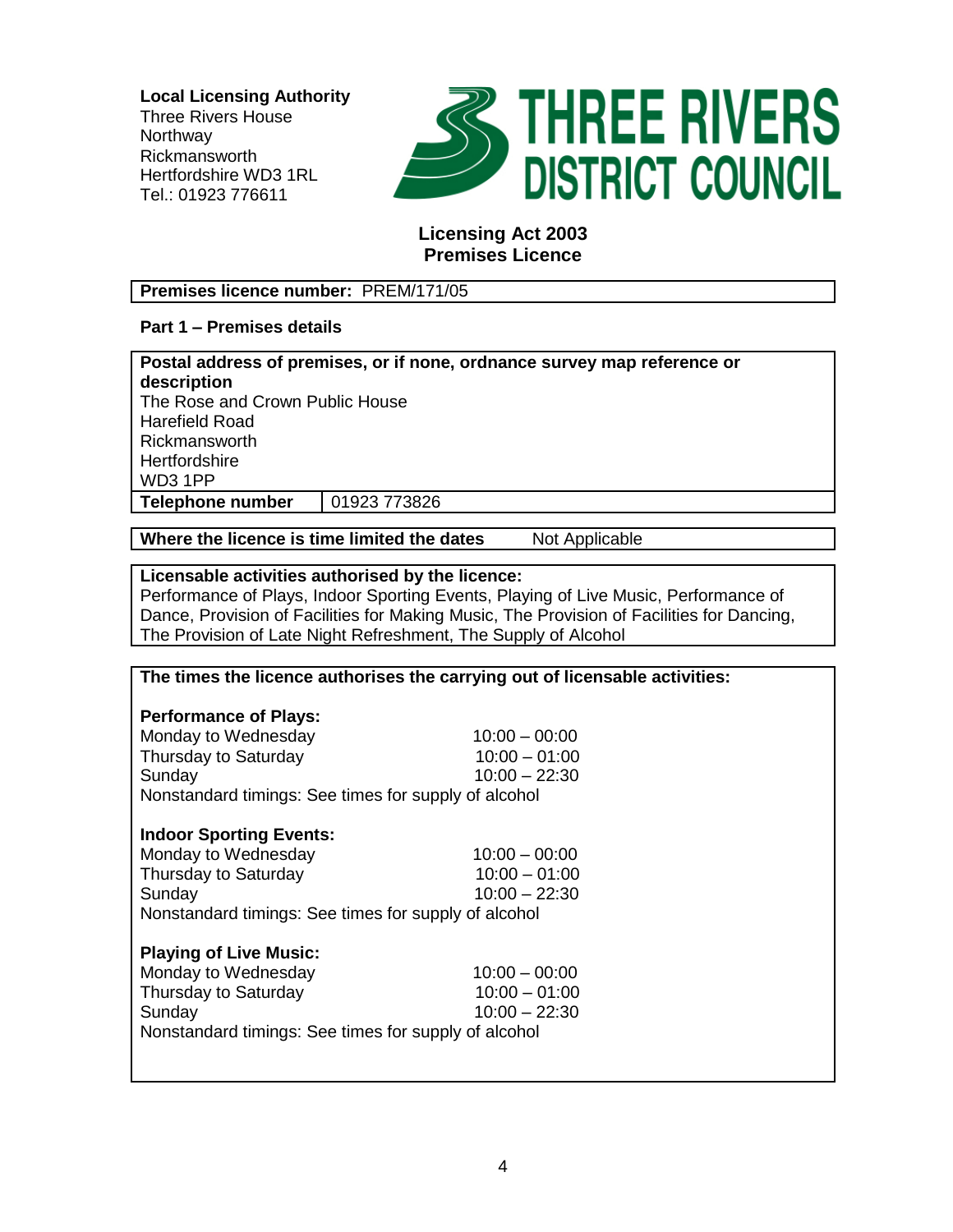# **Performance of Dance:**

| Monday to Wednesday                                  | $10:00 - 00:00$ |  |
|------------------------------------------------------|-----------------|--|
| Thursday to Saturday                                 | $10:00 - 01:00$ |  |
| Sunday                                               | $10:00 - 22:30$ |  |
| Nonstandard timings: See times for supply of alcohol |                 |  |
| <b>Provision of Facilities of Making Music:</b>      |                 |  |
| Monday to Wednesday                                  | $10:00 - 00:00$ |  |
| Thursday to Saturday                                 | $10:00 - 01:00$ |  |
| Sunday                                               | $10:00 - 22:30$ |  |
| Nonstandard timings: See times for supply of alcohol |                 |  |

## **Provision of Facilities for Dancing:**

| Monday to Wednesday                                  | $10:00 - 00:00$ |
|------------------------------------------------------|-----------------|
| Thursday to Saturday                                 | $10:00 - 01:00$ |
| Sunday                                               | $10:00 - 22:30$ |
| Nonstandard timings: See times for supply of alcohol |                 |

#### **Late Night Refreshment:**

| Monday to Wednesday                                  | $23:00 - 00:00$ |
|------------------------------------------------------|-----------------|
| Thursday to Saturday                                 | $23:00 - 01:00$ |
| Nonstandard timings: See times for supply of alcohol |                 |

## **Supply of Alcohol:**

| Monday to Wednesday  | $10:00 - 00:00$ |
|----------------------|-----------------|
| Thursday to Saturday | $10:00 - 01:00$ |
| Sunday               | $10:00 - 22:30$ |

## **Non Standard timings**:-

Applications for extended hours for non-standard timings to cover special occasions and events, including sporting and international events, will be notified to Police at least 21 days prior to the occasion/event. The occasion/event will only go ahead with the agreement of Police, given to the applicant at least seven days before the event, and will terminate at 01:00 Hours.

New Year's Timings:

On New Year's Eve: From the end of permitted hours on New Year's Eve to the start of permitted hours on the following day (or, if there are no permitted hours on the following day, midnight on 31 December).

## **The opening hours of the premises**

| Monday to Wednesday  | $09:00 - 00:30$ |
|----------------------|-----------------|
| Thursday to Saturday | $09:00 - 01:30$ |
| Sunday               | $09:00 - 23:00$ |

For Non Standard Times: The Premises will be allowed to remain open for an extra 30 minutes after the last permitted sale of alcohol.

## **Where the licence authorises supplies of alcohol whether these are on and/or off supplies**

Alcohol shall be supplied for consumption both on and off the premises.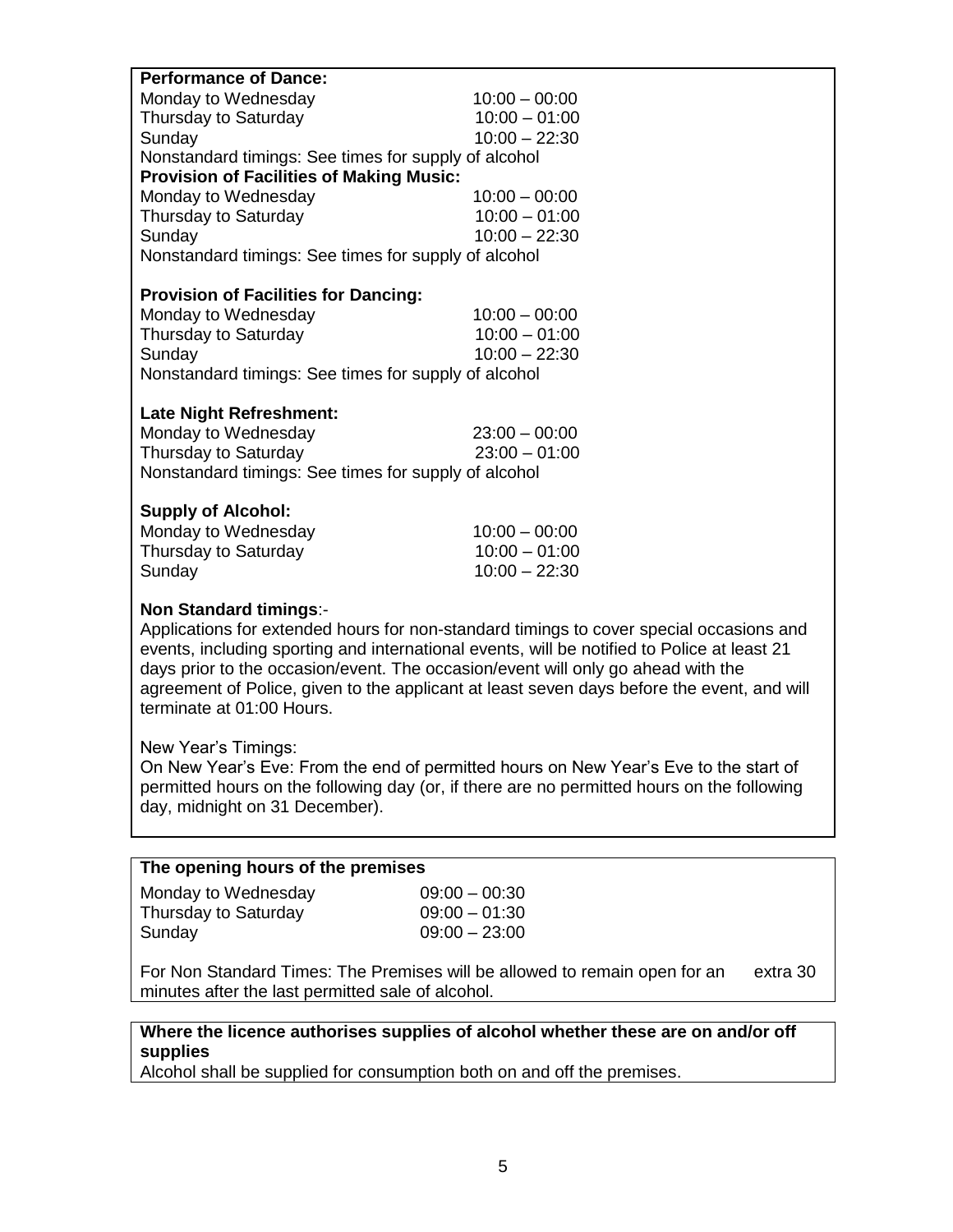#### **Name, (registered) address, telephone number and e-mail (where relevant) of holder of premises licence**: Mitchells and Butlers Leisure Retail Ltd 27 Fleet Street

Birmingham B3 1JP

## **Registered number of holder, for example company number, charity number (where applicable)**

Company Number: 1001181

**Name, address and telephone number of designated premises supervisor where the premises licence authorises the supply of alcohol**:

Glynn Taylor



**Personal licence number and issuing authority of personal licence held by designated premises supervisor where the premises licence authorises the supply of alcohol**

Personal Licence Number: 13/00111/LAPER Issued by Spelthorne Borough Council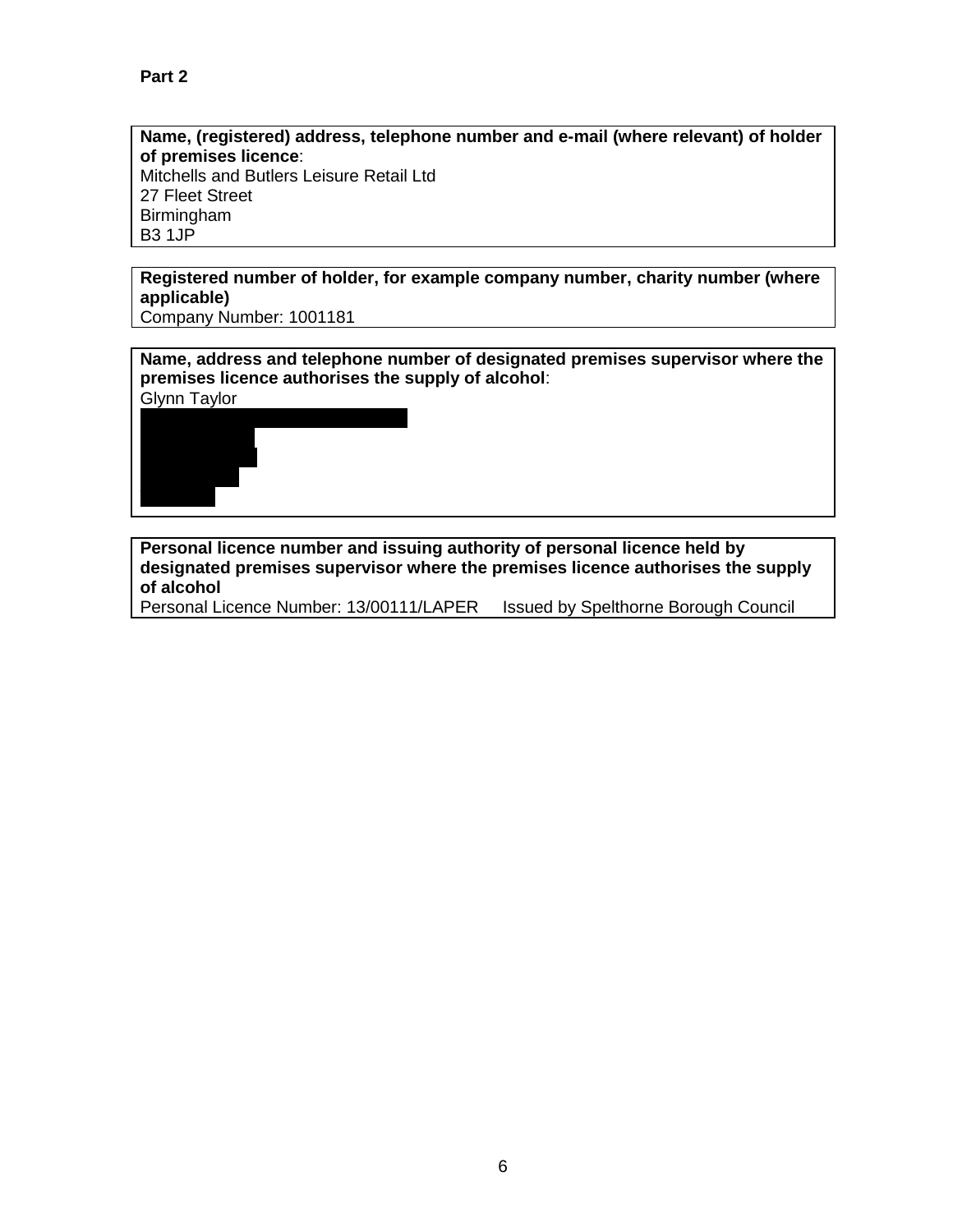## **Annex 1 – Mandatory Conditions**

**For the purposes of this schedule**

"the act" means the Licensing Act 2003

"Anti-Social Behaviour" has the meaning given in Section 36 of the Anti-Social Behaviour Act 2003; "Disability" has the meaning given in section 1 of the Disability Discrimination Act 1995;

"Relevant Premises" has the meaning given in paragraphs (a) and (b) of the definition in section 153(4) of the Act (the relevant parts of which are attached to this licence).

#### **Mandatory Condition – s19 of the Licensing Act 2003**

No supply of alcohol may be made under the premises licence;

- (a) at a time when there is no designated premises supervisor in respect of the premises licence, or
- (b) at a time when the designated premises supervisor does not hold a personal licence or his personal licence is suspended.

Every supply of alcohol under the premises licence must be made by person who holds a personal licence.

## **MANDATORY CONDITIONS SPECIFIED BY THE LICENSING ACT 2006 (MANDATORY LICENSING CONDITIONS) ORDER 2010 AS AMENDED BY THE LICENSING ACT 2003 (MANDATORY CONDITIONS) (AMENDMENT) ORDER 2014:**

#### **Mandatory Condition 1**

(1) The responsible person must ensure that staff on relevant premises do not carry out, arrange or participate in any irresponsible promotions in relation to the premises.

(2) In this paragraph, an irresponsible promotion means any one or more of the following activities, or substantially similar activities, carried on for the purpose of encouraging the sale or supply of alcohol for consumption on the premises—

(a) games or other activities which require or encourage, or are designed to require or encourage, individuals to—

(i) drink a quantity of alcohol within a time limit (other than to drink alcohol sold or supplied on the premises before the cessation of the period in which the responsible person is authorised to sell or supply alcohol), or

(ii) drink as much alcohol as possible (whether within a time limit or otherwise); (b) provision of unlimited or unspecified quantities of alcohol free or for a fixed or discounted fee to the public or to a group defined by a particular characteristic in a manner which carries a significant risk of undermining a licensing objective;

(c) provision of free or discounted alcohol or any other thing as a prize to encourage or reward the purchase and consumption of alcohol over a period of 24 hours or less in a manner which carries a significant risk of undermining a licensing objective;

(d) selling or supplying alcohol in association with promotional posters or flyers on, or in the vicinity of, the premises which can reasonably be considered to condone, encourage or glamorise anti-social behaviour or to refer to the effects of drunkenness in any favourable manner

(e) dispensing alcohol directly by one person into the mouth of another (other than where that other person is unable to drink without assistance by reason of disability).

## **Mandatory Condition 2**

The responsible person must ensure that free potable water is provided on request to customers where it is reasonably available.

#### **Mandatory Condition 3**

(1) The premises licence holder or club premises certificate holder must ensure that an age verification policy is adopted in respect of the premises in relation to the sale or supply of alcohol.

(2) The designated premises supervisor in relation to the premises licence must ensure that the supply of alcohol at the premises is carried on in accordance with the age verification policy.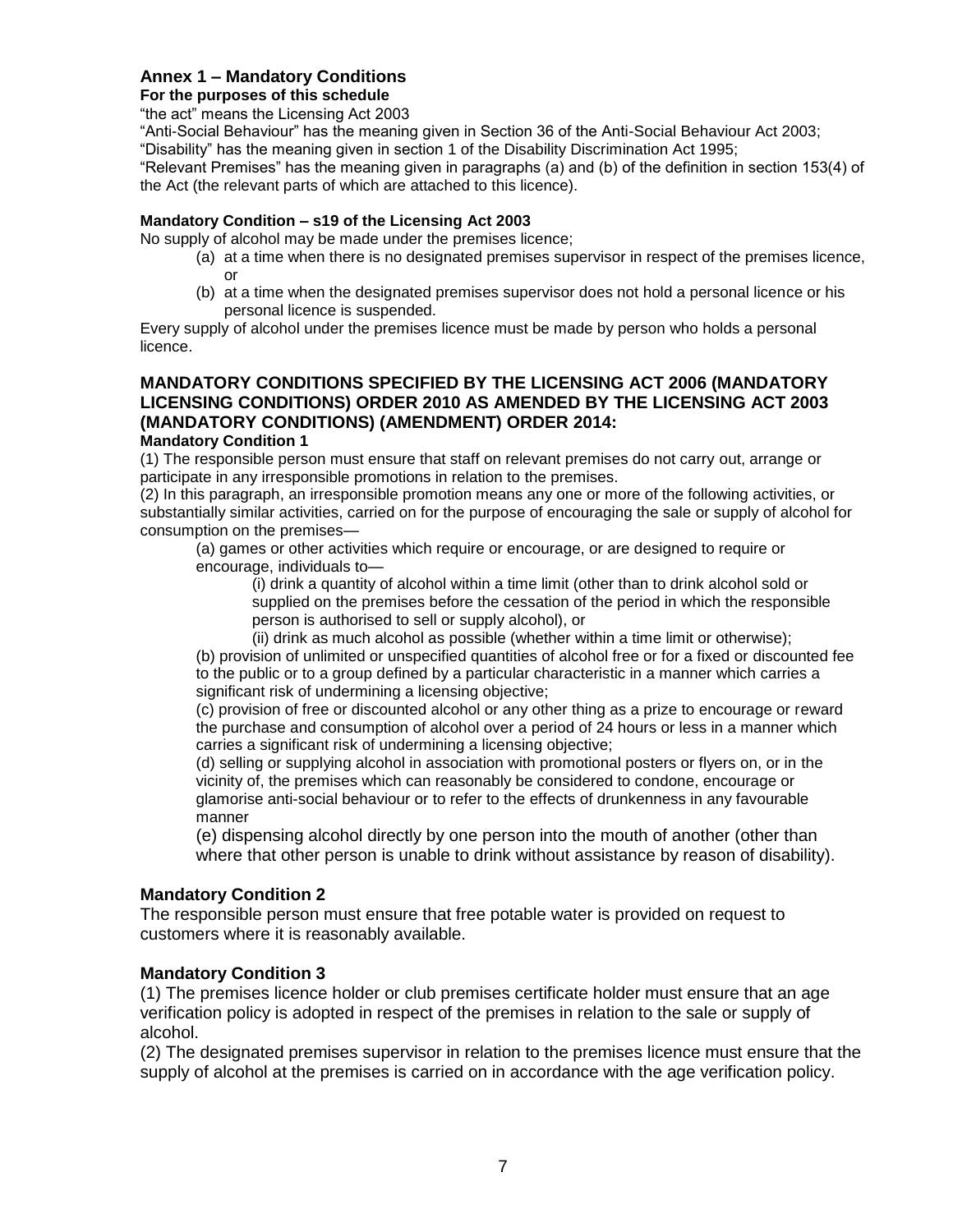(3) The policy must require individuals who appear to the responsible person to be under 18 years of age (or such older age as may be specified in the policy) to produce on request, before being served alcohol, identification bearing their photograph, date of birth and either -

- (a) a holographic mark, or
- (b) an ultraviolet feature.

#### **Mandatory Condition 4**

The responsible person must ensure that -

(a) where any of the following alcoholic drinks is sold or supplied for consumption on the premises (other than alcoholic drinks sold or supplied having been made up in advance ready for sale or supply in a securely closed container) it is available to customers in the following measures -

(i) beer or cider: ½ pint;

(ii) gin, rum, vodka or whisky: 25 ml or 35 ml; and

(iii) still wine in a glass: 125 ml;

(b) these measures are displayed in a menu, price list or other printed material which is available to customers on the premises; and

(c) where a customer does not in relation to a sale of alcohol specify the quantity of alcohol to be sold, the customer is made aware that these measures are available.

#### **Mandatory Condition 5**

1. A relevant person shall ensure that no alcohol is sold or supplied for consumption on or off the premises for a price which is less than the permitted price.

2. For the purposes of the condition set out in paragraph 1 -

- (a) "duty" is to be construed in accordance with the Alcoholic Liquor Duties Act 1979(a);
- (b) "permitted price" is the price found by applying the formula
	- $P = D + (D \times V)$

Where -

(i) P is the permitted price,

(ii) D is the amount of duty chargeable in relation to the alcohol as if the duty were charged on the date of the sale or supply of the alcohol, and

(iii) V is the rate of value added tax chargeable in relation to the alcohol as if the value added tax were charged on the date of the sale or supply of the alcohol;

(c) "relevant person" means, in relation to premises in respect of which there is in force a premises licence -

(i) the holder of the premises licence,

(ii) the designated premises supervisor (if any) in respect of such a licence, or

(iii) the personal licence holder who makes or authorises a supply of alcohol under such a licence;

(d) "relevant person" means, in relation to premises in respect of which there is in force a club premises certificate, any member or officer of the club present on the premises in a capacity which enables the member or officer to prevent the supply in question; and

(e) "valued added tax" means value added tax charged in accordance with the Value Added Tax Act 1994(a).

3. Where the permitted price given by Paragraph (b) of paragraph 2 would (apart from this paragraph) not be a whole number of pennies, the price given by that sub-paragraph shall be taken to be the price actually given by that sub-paragraph rounded up to the nearest penny.

4. (1) Sub-paragraph (2) applies where the permitted price given by Paragraph (b) of paragraph 2 on a day ("the first day") would be different from the permitted price on the next day ("the second day") as a result of a change to the rate of duty or value added tax.

(2) The permitted price which would apply on the first day applies to sales or supplies of alcohol which take place before the expiry of the period of 14 days beginning on the second day.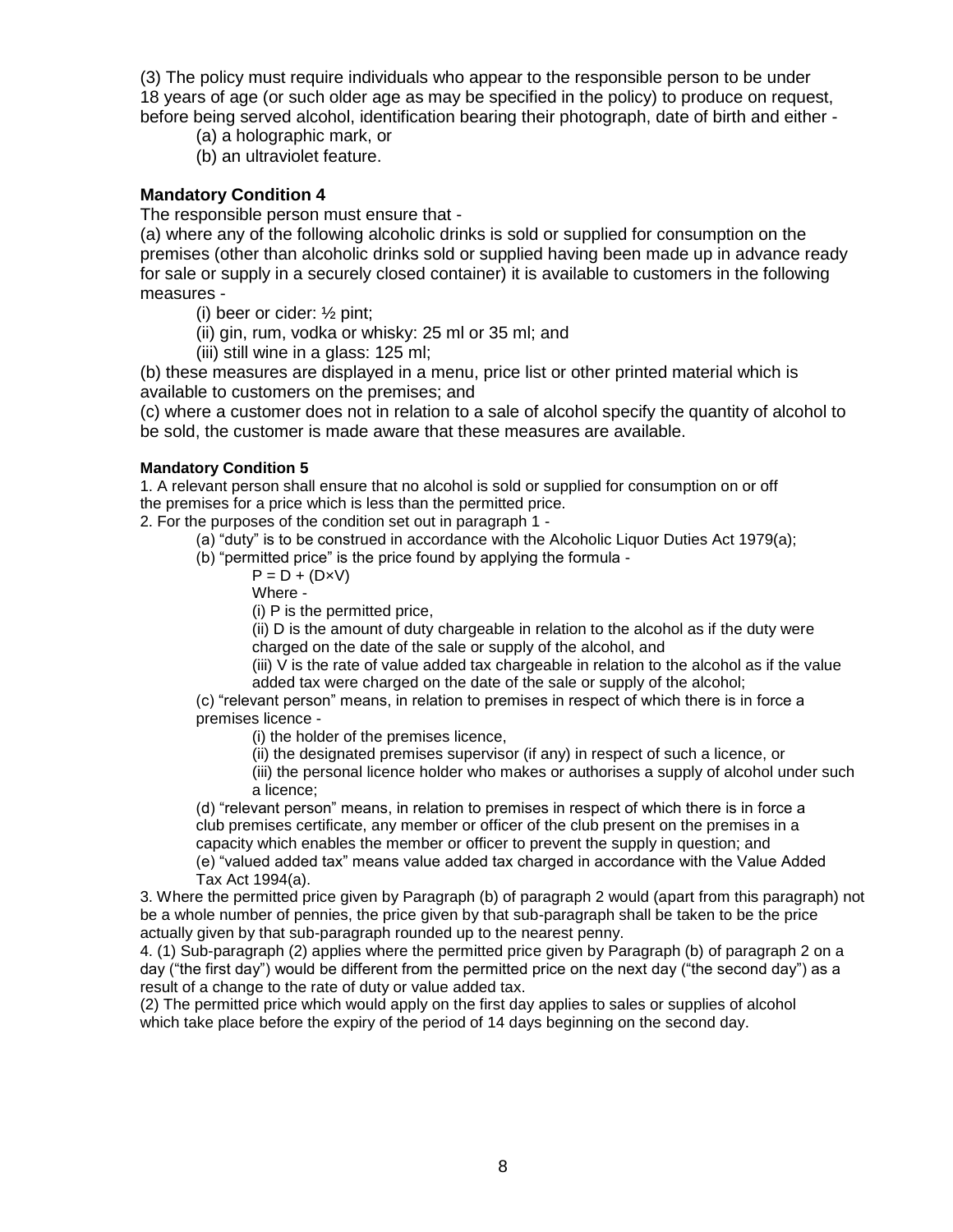## **Annex 2 - Conditions consistent with the Operating Schedule:**

## **a) General – all four licensing objectives (b,c,d,e):**

- The Licence Holder has carefully considered the risks and benefits associated with the extra hours and does not believe that any additional measures are necessary to promote the licensing objectives.
- The Licence Holder will continue to train all staff to the standards required by relevant legislation.
- The style of the operation will not differ significantly during the extended hours. The additional hours sort will themselves promote the licensing objectives by allowing customers to emerge from the premises at a more gradual rate.
- The Licence Holder will continue to observe all conditions on existing licenses for the additional hours of trading.

## **b) The prevention of crime and disorder:**

- Customers will be encouraged to leave quietly.
- The current level of lighting outside the premises will continue, for the additional hours of trading and will be kept in good working order.
- Any person who appears to be intoxicated will not be allowed entry to the premises.
- An Alcohol and Social responsibility policy has been adopted
- The premises licence holder will actively participate in the local Pubwatch or equivalent scheme.
- Liaise regularly with Police.

## **c) Public safety:**

- Risk Assessments will be carried out regularly.
- There will be a current fire certificate.
- A maintained emergency lighting system will be in place.
- There will be a current and effective fire evacuation procedure in place.
- Staff will be fully trained on all safety issues.
- Audit regime of Health and Safety and Food in place.

## **d) The prevention of public nuisance**:

- A filtered extract system will be in place.
- Customers will be encouraged to leave quietly.
- The current level of lighting outside the premises will continue for the additional hours of trading and will be maintained.
- The premises and car park will be cleared daily..

## **e) The protection of children from harm:**

- The Portman Group proof of Age scheme will be in place.
- There will be a Non-Smoking area.